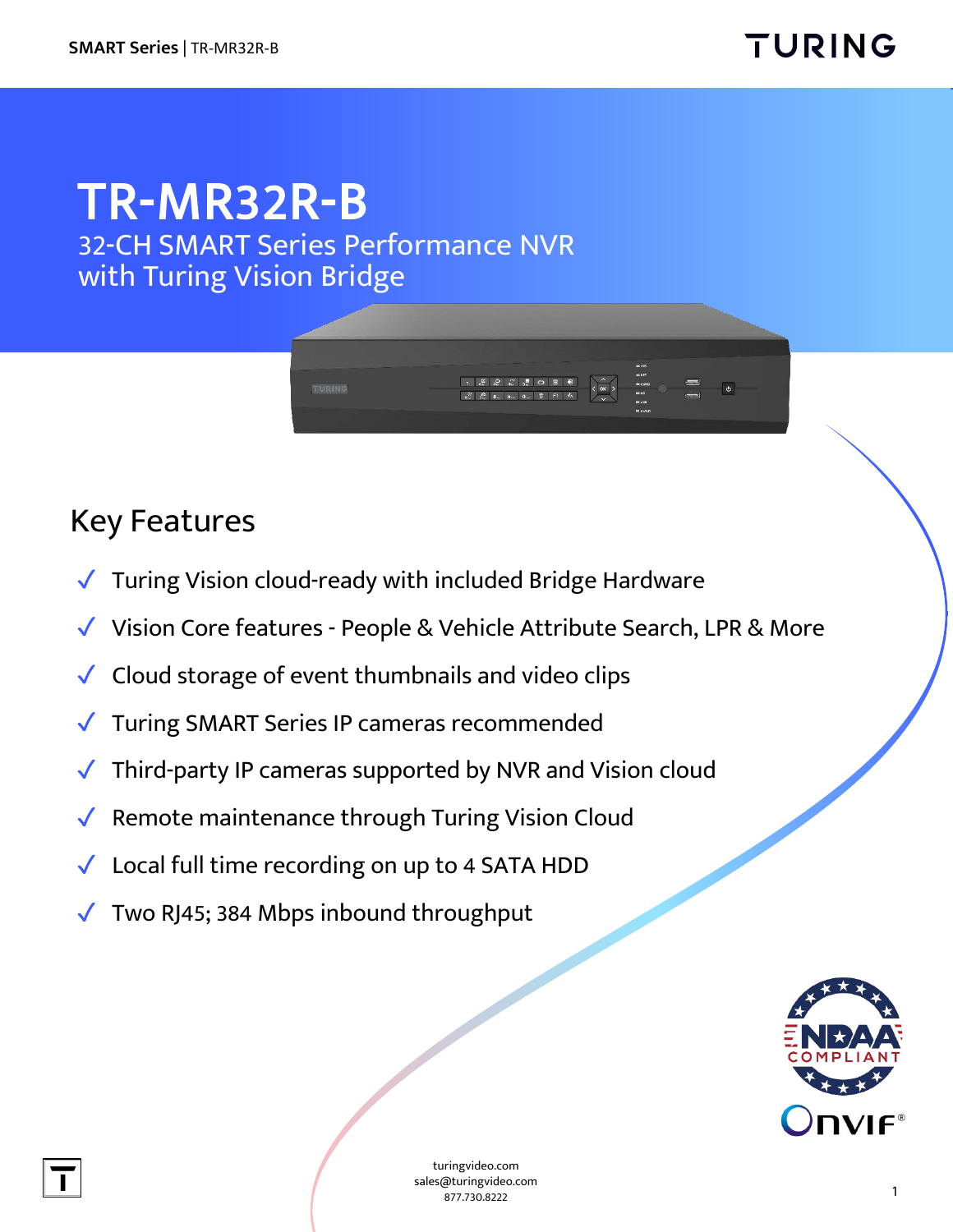## SPECIFICATIONS

| <b>Video/Audio Input</b>             |                                                                                                                                                                                                                                                                                       |  |
|--------------------------------------|---------------------------------------------------------------------------------------------------------------------------------------------------------------------------------------------------------------------------------------------------------------------------------------|--|
| IP Video Input                       | Up to 32 Channels                                                                                                                                                                                                                                                                     |  |
| Two-Way Audio<br>Input               | 1-Ch, RCA                                                                                                                                                                                                                                                                             |  |
| <b>Network</b>                       |                                                                                                                                                                                                                                                                                       |  |
| Incoming<br><b>Bandwidth</b>         | 384 Mbps                                                                                                                                                                                                                                                                              |  |
| Outgoing<br>Bandwidth                | 384 Mbps                                                                                                                                                                                                                                                                              |  |
| <b>Remote Users</b>                  | 128                                                                                                                                                                                                                                                                                   |  |
| Protocols                            | P2P, UPnP, NTP, DHCP, PPPoE                                                                                                                                                                                                                                                           |  |
| <b>VIDEO/AUDIO</b>                   |                                                                                                                                                                                                                                                                                       |  |
| HDMI/VGA<br>Output                   | VGA:<br>1920x1080p/60Hz, 1920x1080p/50Hz,<br>1600x1200/60Hz, 1280x1024/60Hz,<br>1280x720/60Hz, 1024x768/60Hz<br>HDMI1/HDMI2(HDMI audio not supported):<br>4K (3840x2160)/30Hz, 1920x1080p/60Hz, 1920x1080p/50Hz<br>1600x1200/60Hz,<br>1280x1024/60Hz, 1280x720/60Hz,<br>1024x768/60Hz |  |
| Recording<br>Resolution              | 12MP/8MP/6MP/5MP/4MP/3MP/1080p/960p/<br>720p/D1/2CIF/CIF                                                                                                                                                                                                                              |  |
| Audio Output                         | 1-ch, RCA                                                                                                                                                                                                                                                                             |  |
| Synchronous<br>Playback              | $16$ -ch                                                                                                                                                                                                                                                                              |  |
| <b>Image Rotation</b><br>Mode Screen | 3/4/5/7/9/10/12/16                                                                                                                                                                                                                                                                    |  |
| <b>Decoding</b>                      |                                                                                                                                                                                                                                                                                       |  |
| Decoding Format                      | Ultra 265, H.265, H.264                                                                                                                                                                                                                                                               |  |
| <b>Live View</b><br>Playback         | 12MP/8MP/6MP/5MP/4MP/3MP/1080p/960p/<br>720p/D1/2CIF/CIF                                                                                                                                                                                                                              |  |
| Decoding<br>Capability               | 2 x 12MP@30, 4 x 4K@30, 8 x 4MP@30,<br>9 x 4MP@25, 16 x 1080p@30                                                                                                                                                                                                                      |  |

| <b>Hard Disk</b>                     |                                                                                       |  |
|--------------------------------------|---------------------------------------------------------------------------------------|--|
| <b>SATA</b>                          | 4 SATA interfaces                                                                     |  |
| Capacity                             | Up to 10 TB for each disk                                                             |  |
| <b>eSATA</b>                         | 1 eSATA interface                                                                     |  |
| <b>Disk Array</b>                    |                                                                                       |  |
| <b>USB Interface</b>                 | <b>RAID 1, 5</b>                                                                      |  |
| <b>External Interface</b>            |                                                                                       |  |
| Network Interface                    | 2 RJ45 10M/100M/1000M self-adaptive<br><b>Ethernet Interface</b>                      |  |
| <b>USB Interface</b>                 | Front panel: 2 x USB2.0<br>Rear panel: 1 x USB3.0                                     |  |
| Serial Interface                     | 1 x RS485, 1 x RS232                                                                  |  |
| Alarm In                             | $16$ -ch                                                                              |  |
| Alarm                                | $4$ -ch                                                                               |  |
| <b>GENERAL</b>                       |                                                                                       |  |
| Power Supply                         | $100 \sim 240$ V AC<br>Power Consumption: ≤25W(without HDD)                           |  |
| <b>Working Environment</b>           | $-10^{\circ}$ C ~ + 55°C (+14°F ~ +131°F),<br>Humidity $\leq$ 90% RH (non-condensing) |  |
| Dimensions                           | 442mm ×426mm × 89mm (17.4" × 16.8" 3.5")                                              |  |
| Net Weight                           | ≤5.7kg (12.57lb)                                                                      |  |
| <b>COMPATIBILITY</b>                 |                                                                                       |  |
| <b>Recommended Turing</b><br>Cameras | <b>SMART Series</b>                                                                   |  |
| <b>ONVIF</b>                         | Supported (S, G, T Profiles)                                                          |  |